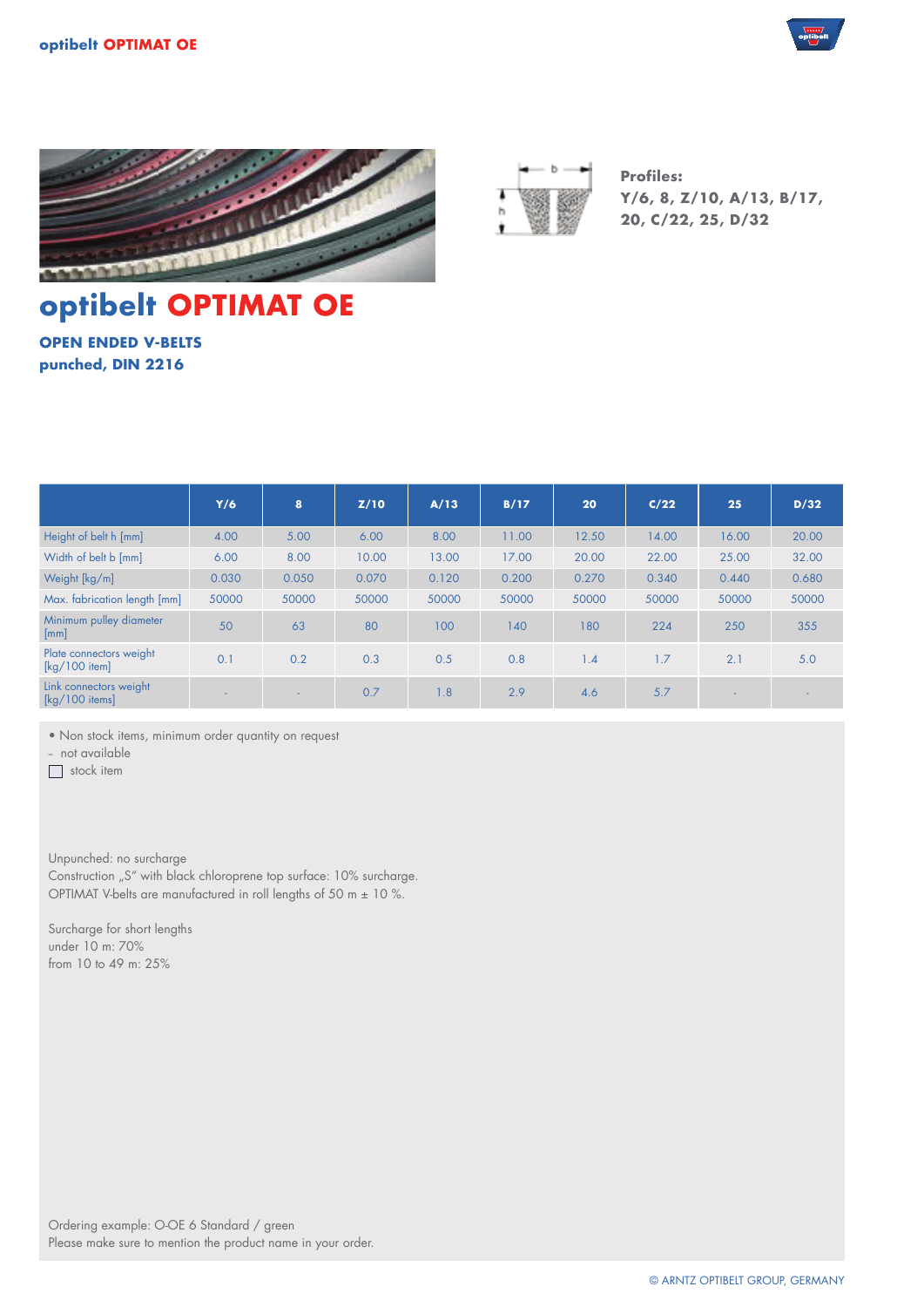

### **optibelt OPTIMAT OE**

| <b>Profile</b> | Weight per meter<br>[kg/m] | Standard / green | Polyester / red | <b>Plate connector</b> | <b>Link connector</b> |
|----------------|----------------------------|------------------|-----------------|------------------------|-----------------------|
| Y/6            | 0.030                      |                  |                 |                        |                       |
| $\bf 8$        | 0.050                      |                  |                 |                        |                       |
| Z/10           | 0.070                      |                  |                 |                        |                       |
| A/13           | 0.120                      |                  |                 |                        |                       |
| B/17           | 0.200                      |                  |                 |                        |                       |
| 20             | 0.270                      |                  |                 |                        |                       |
| C/22           | 0.340                      |                  |                 |                        |                       |
| 25             | 0.440                      |                  | $\bullet$       |                        |                       |
| D/32           | 0.680                      |                  | $\bullet$       |                        |                       |
|                |                            |                  |                 |                        |                       |
|                |                            |                  |                 |                        |                       |
|                |                            |                  |                 |                        |                       |
|                |                            |                  |                 |                        |                       |
|                |                            |                  |                 |                        |                       |
|                |                            |                  |                 |                        |                       |
|                |                            |                  |                 |                        |                       |
|                |                            |                  |                 |                        |                       |
|                |                            |                  |                 |                        |                       |
|                |                            |                  |                 |                        |                       |
|                |                            |                  |                 |                        |                       |
|                |                            |                  |                 |                        |                       |
|                |                            |                  |                 |                        |                       |
|                |                            |                  |                 |                        |                       |
|                |                            |                  |                 |                        |                       |
|                |                            |                  |                 |                        |                       |
|                |                            |                  |                 |                        |                       |
|                |                            |                  |                 |                        |                       |
|                |                            |                  |                 |                        |                       |
|                |                            |                  |                 |                        |                       |
|                |                            |                  |                 |                        |                       |
|                |                            |                  |                 |                        |                       |
|                |                            |                  |                 |                        |                       |
|                |                            |                  |                 |                        |                       |
|                |                            |                  |                 |                        |                       |
|                |                            |                  |                 |                        |                       |
|                |                            |                  |                 |                        |                       |
|                |                            |                  |                 |                        |                       |
|                |                            |                  |                 |                        |                       |
|                |                            |                  |                 |                        |                       |
|                |                            |                  |                 |                        |                       |
|                |                            |                  |                 |                        |                       |
|                |                            |                  |                 |                        |                       |
|                |                            |                  |                 |                        |                       |
|                |                            |                  |                 |                        |                       |
|                |                            |                  |                 |                        |                       |
|                |                            |                  |                 |                        |                       |
|                |                            |                  |                 |                        |                       |
|                |                            |                  |                 |                        |                       |
|                |                            |                  |                 |                        |                       |
|                |                            |                  |                 |                        |                       |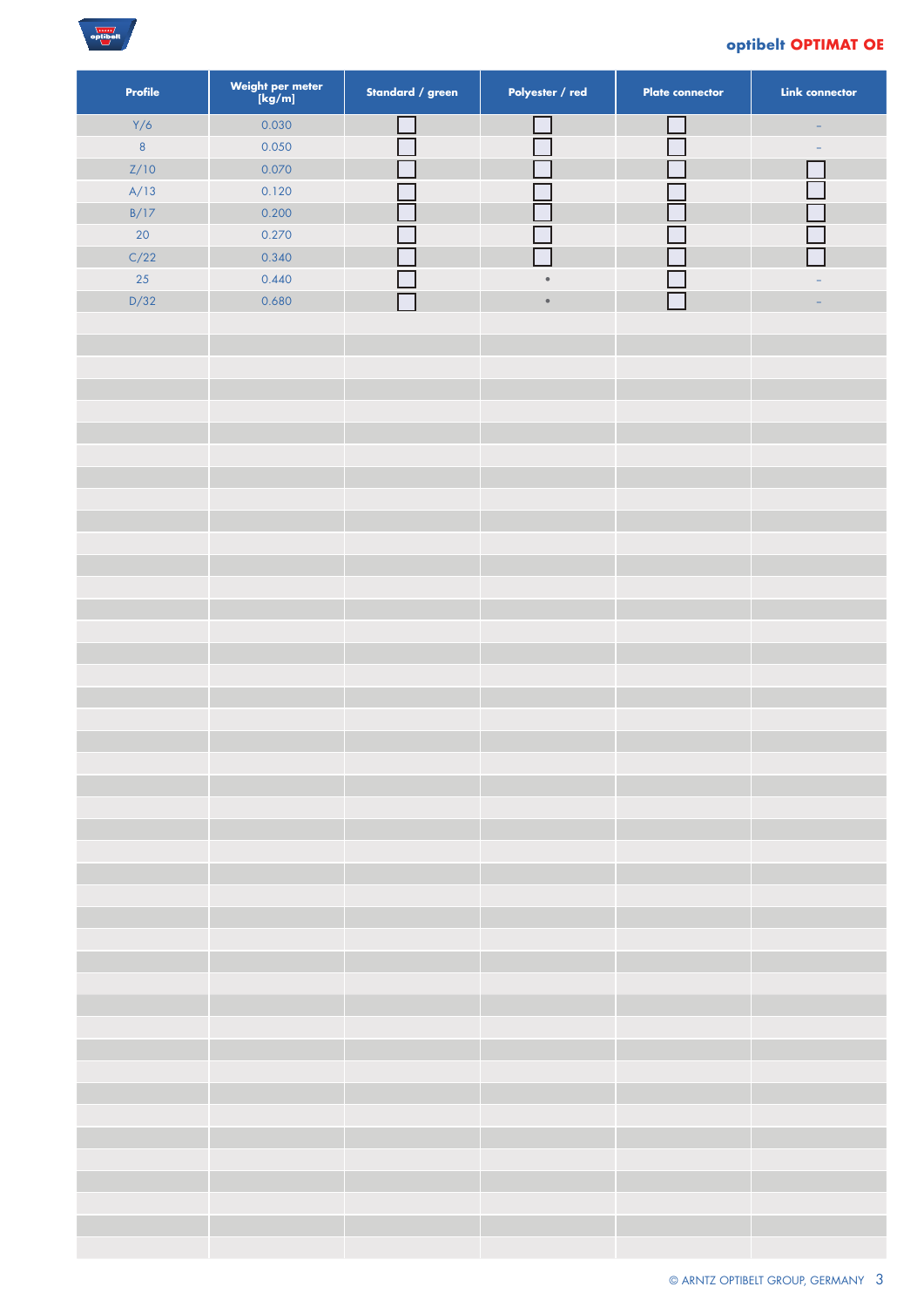



## **optibelt OPTIMAT DK optibelt OPTIMAT FK**

**Profiles DK: AA/13, BB/17, CC/22**



**Profiles FK: 13X20, 17X30, 22X40, 32X60**

**OPEN ENDED DOUBLE V-BELTS/ CONVEYOR BELTS punched**

|                                                           | AA/13 | <b>BB/17</b>             | CC/22                    | <b>13X20</b>   | <b>17X30</b>             | <b>22X40</b> | 32X60  |
|-----------------------------------------------------------|-------|--------------------------|--------------------------|----------------|--------------------------|--------------|--------|
| Height of belt h [mm]                                     | 10.50 | 14.00                    | 18.00                    | 16.50          | 20.00                    | 24.00        | 33.00  |
| Width of belt b [mm]                                      | 13.00 | 17.00                    | 22.00                    | 20.00          | 30.00                    | 40.00        | 60.00  |
| Weight [kg/m]                                             | 0.140 | 0.250                    | 0.410                    | 0.320          | 0.460                    | 0.740        | 1.300  |
| Max. fabrication length [mm]                              | 50000 | 50000                    | 50000                    | 50000          | 50000                    | 50000        | 50000  |
| Minimum pulley diameter<br>[mm]                           | 140   | 160                      | 224                      | 140            | 160                      | 250          | 450    |
| Minimum order quantity for<br>all dimensions              |       | $\overline{\phantom{0}}$ | $\sim$                   | Roll           | Roll                     | <b>Roll</b>  | 1 Roll |
| Plate connectors weight<br>$\lceil \frac{kg}{100} \rceil$ |       |                          | $\overline{\phantom{0}}$ | 0.60           | 0.90                     | 1.80         | 5.60   |
| Link connectors weight<br>$[kg/100$ items]                | 1.70  | 2.60                     | $\blacksquare$           | $\blacksquare$ | $\overline{\phantom{a}}$ |              |        |

• Non stock items, minimum order quantity on request

- not available

stock item

Unpunched: no surcharge Construction "S" with black chloroprene top surface: 10 % surcharge. OPTIMAT V-belts are manufactured in roll lengths of 50 m ± 10 %.

Surcharge for short lengths of less than 10 m: 70 % from 10 to 49 m: 25 %

Ordering example: O-DK AA/13 Standard / green / O-DKV AA/13 link connector Please make sure to mention the product name in your order.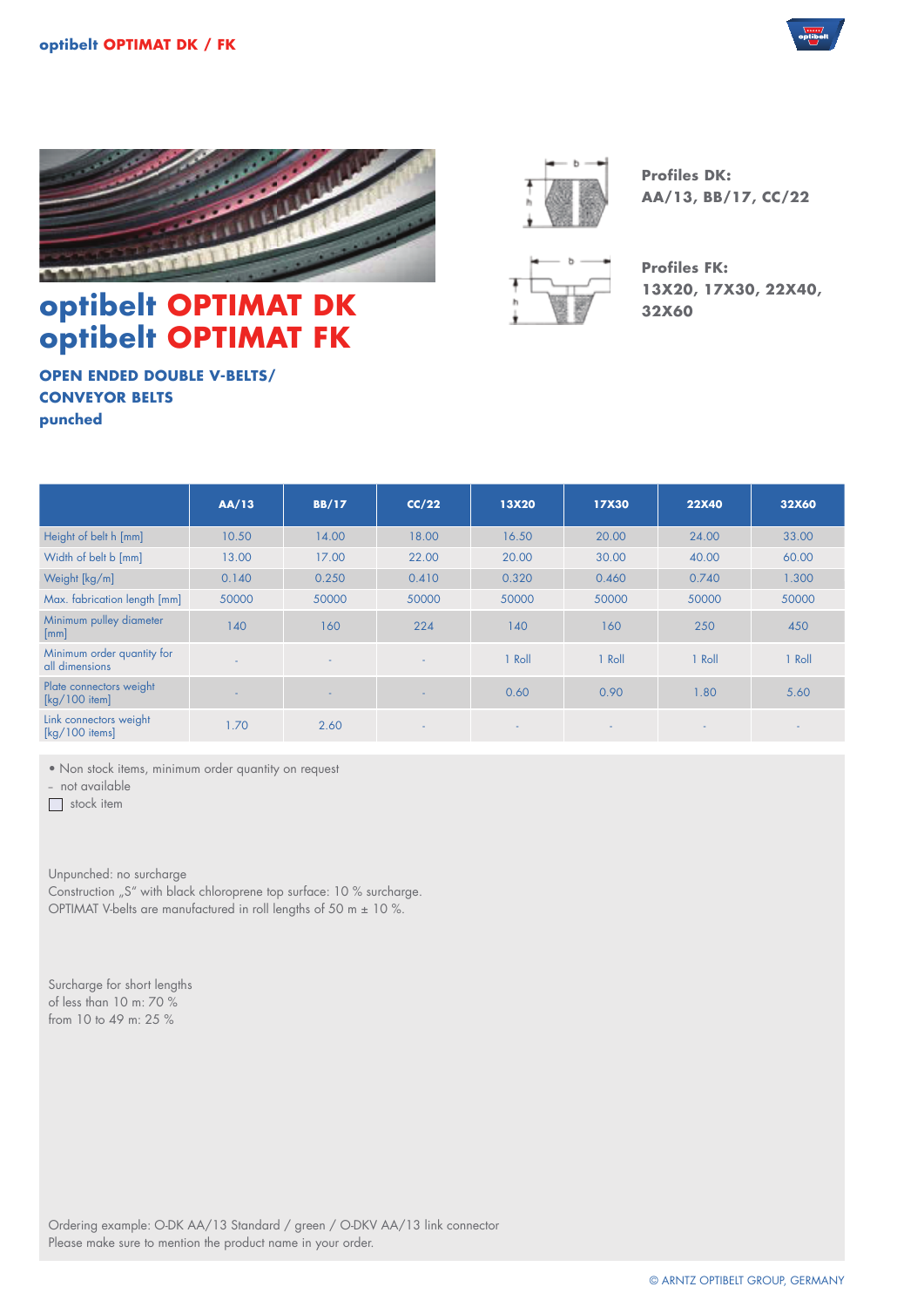## $\frac{\overline{\text{tum}}}{\text{optibel}}$

#### **optibelt OPTIMAT DK**

| <b>Profile</b> | Weight per meter [kg/m] | Standard / green | Link connector |
|----------------|-------------------------|------------------|----------------|
| AA/13          | 0.140                   |                  |                |
| <b>BB/17</b>   | 0.250                   |                  |                |
| CC/22          | 0.410                   |                  |                |

## **optibelt OPTIMAT FK**

| Profile | Weight per<br>meter [kg/m] |           | Standard green   Standard brown |           | Standard white Polyester brown | Polyester white | <b>Plate connector</b> |
|---------|----------------------------|-----------|---------------------------------|-----------|--------------------------------|-----------------|------------------------|
| 13X20   | 0.320                      |           |                                 | $\bullet$ | $\bullet$                      | $\bullet$       |                        |
| 17X30   | 0.460                      |           |                                 | $\bullet$ | $\bullet$                      | $\bullet$       |                        |
| 22X40   | 0.740                      |           |                                 | $\bullet$ | $\bullet$                      | $\bullet$       |                        |
| 32X60   | 1.300                      | $\bullet$ | $\bullet$                       | $\bullet$ | $\bullet$                      | $\bullet$       |                        |
|         |                            |           |                                 |           |                                |                 |                        |
|         |                            |           |                                 |           |                                |                 |                        |
|         |                            |           |                                 |           |                                |                 |                        |
|         |                            |           |                                 |           |                                |                 |                        |
|         |                            |           |                                 |           |                                |                 |                        |
|         |                            |           |                                 |           |                                |                 |                        |
|         |                            |           |                                 |           |                                |                 |                        |
|         |                            |           |                                 |           |                                |                 |                        |
|         |                            |           |                                 |           |                                |                 |                        |
|         |                            |           |                                 |           |                                |                 |                        |
|         |                            |           |                                 |           |                                |                 |                        |
|         |                            |           |                                 |           |                                |                 |                        |
|         |                            |           |                                 |           |                                |                 |                        |
|         |                            |           |                                 |           |                                |                 |                        |
|         |                            |           |                                 |           |                                |                 |                        |
|         |                            |           |                                 |           |                                |                 |                        |
|         |                            |           |                                 |           |                                |                 |                        |
|         |                            |           |                                 |           |                                |                 |                        |
|         |                            |           |                                 |           |                                |                 |                        |
|         |                            |           |                                 |           |                                |                 |                        |
|         |                            |           |                                 |           |                                |                 |                        |
|         |                            |           |                                 |           |                                |                 |                        |
|         |                            |           |                                 |           |                                |                 |                        |
|         |                            |           |                                 |           |                                |                 |                        |
|         |                            |           |                                 |           |                                |                 |                        |
|         |                            |           |                                 |           |                                |                 |                        |
|         |                            |           |                                 |           |                                |                 |                        |
|         |                            |           |                                 |           |                                |                 |                        |
|         |                            |           |                                 |           |                                |                 |                        |
|         |                            |           |                                 |           |                                |                 |                        |
|         |                            |           |                                 |           |                                |                 |                        |
|         |                            |           |                                 |           |                                |                 |                        |
|         |                            |           |                                 |           |                                |                 |                        |
|         |                            |           |                                 |           |                                |                 |                        |
|         |                            |           |                                 |           |                                |                 |                        |
|         |                            |           |                                 |           |                                |                 |                        |
|         |                            |           |                                 |           |                                |                 |                        |
|         |                            |           |                                 |           |                                |                 |                        |
|         |                            |           |                                 |           |                                |                 |                        |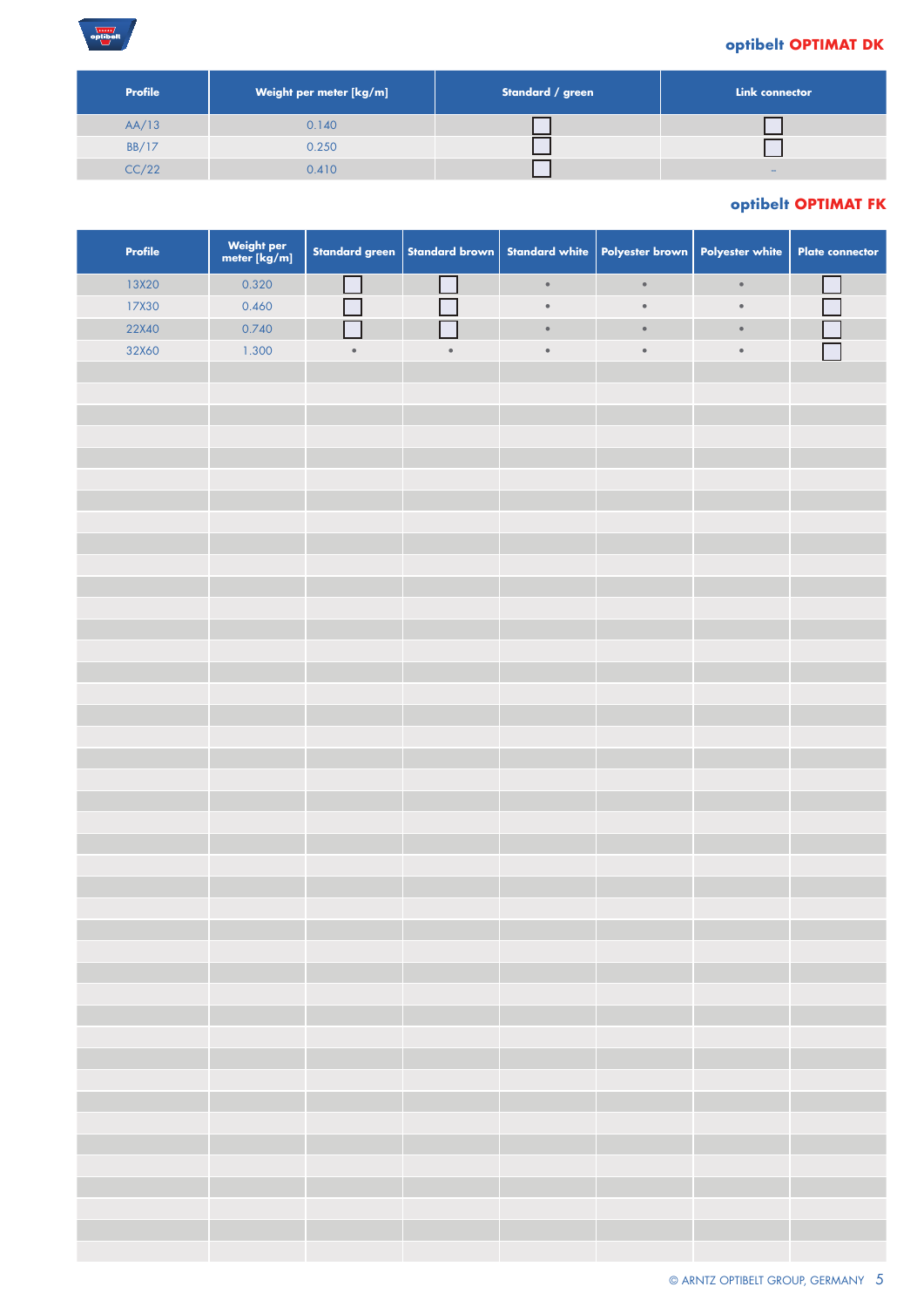



**optibelt OPTIMAT PKR OPEN ENDED V-BELTS WITH SPECIAL TOP SURFACE DIN 2216**

**Profiles: Z/10, A/13, B/17, C/22, 25, D/32**





**PKR0 PKR1 PKR2**

|                              | Z/10  | A/13  | B/17  | C/22  | 25    | D/32  |
|------------------------------|-------|-------|-------|-------|-------|-------|
| Max. fabrication length [mm] | 50000 | 50000 | 50000 | 50000 | 50000 | 50000 |

• Special constructions are only available in fabrication lengths of 50 m +/- 10%.

- not available

 $\Box$  stock item

Profiles 25 and D/32 are only available with a 5 mm top surface for PKR1.

| Type of<br>profile | Quality /<br>Colour                   | Temperature<br>resistance (°C) (Shore A) | <b>Hardness</b> | Oil resistant | Colour<br>bleeding | Height of top<br>surface<br>Standard [mm] | Height of top<br>surface<br>max>[mm] | Pitch<br>$\lceil mm \rceil$ |
|--------------------|---------------------------------------|------------------------------------------|-----------------|---------------|--------------------|-------------------------------------------|--------------------------------------|-----------------------------|
| PKR O              | $CR/\text{red}$ brown $-25$ to $+100$ |                                          | $\approx$ 50    | limited       | no                 | $\mathbf{2}$                              | 3                                    |                             |
| PKR O              | <b>SBR-NR</b>                         | $-40$ to $+70$                           | $\approx 45$    | no            | no                 | $\overline{2}$                            | 3                                    |                             |
| PKR 1              | $NR$ /red brown $-40$ to $+70$        |                                          | $\approx 48$    | no            | no                 | 3                                         | 3                                    | 10                          |
| PKR 1              | <b>SBR-NR</b>                         | $-40$ to $+70$                           | $\approx 45$    | no            | no                 | 3                                         | 3                                    | 10                          |
| PKR 1              | $CR$ /red brown $-25$ to $+100$       |                                          | $\approx$ 50    | limited       | no                 | 3                                         | 3                                    | 10                          |
| PKR 1              | $CR/b$ lack                           | $-25$ to $+100$                          | $\approx 68$    | limited       | yes                | 3                                         | 3                                    | 10                          |
| PKR <sub>2</sub>   | $NR/\text{red}$ brown $-40$ to $+70$  |                                          | $\approx 48$    | no            | no                 | 3                                         |                                      |                             |
| PKR <sub>2</sub>   | <b>SBR-NR</b>                         | $-40$ to $+70$                           | $\approx 45$    | no            | no                 | 3                                         |                                      |                             |
| PKR <sub>2</sub>   | $CR/red$ brown $-25$ to $+100$        |                                          | $\approx$ 50    | limited       | no                 | 3                                         |                                      |                             |
| PKR <sub>2</sub>   | $CR/b$ lack                           | $-25$ to $+100$                          | $\approx 68$    | limited       | yes                | 3                                         |                                      |                             |

Ordering example: O-PKR 10 PKR 0 Standard Please make sure to mention the product name in your order.